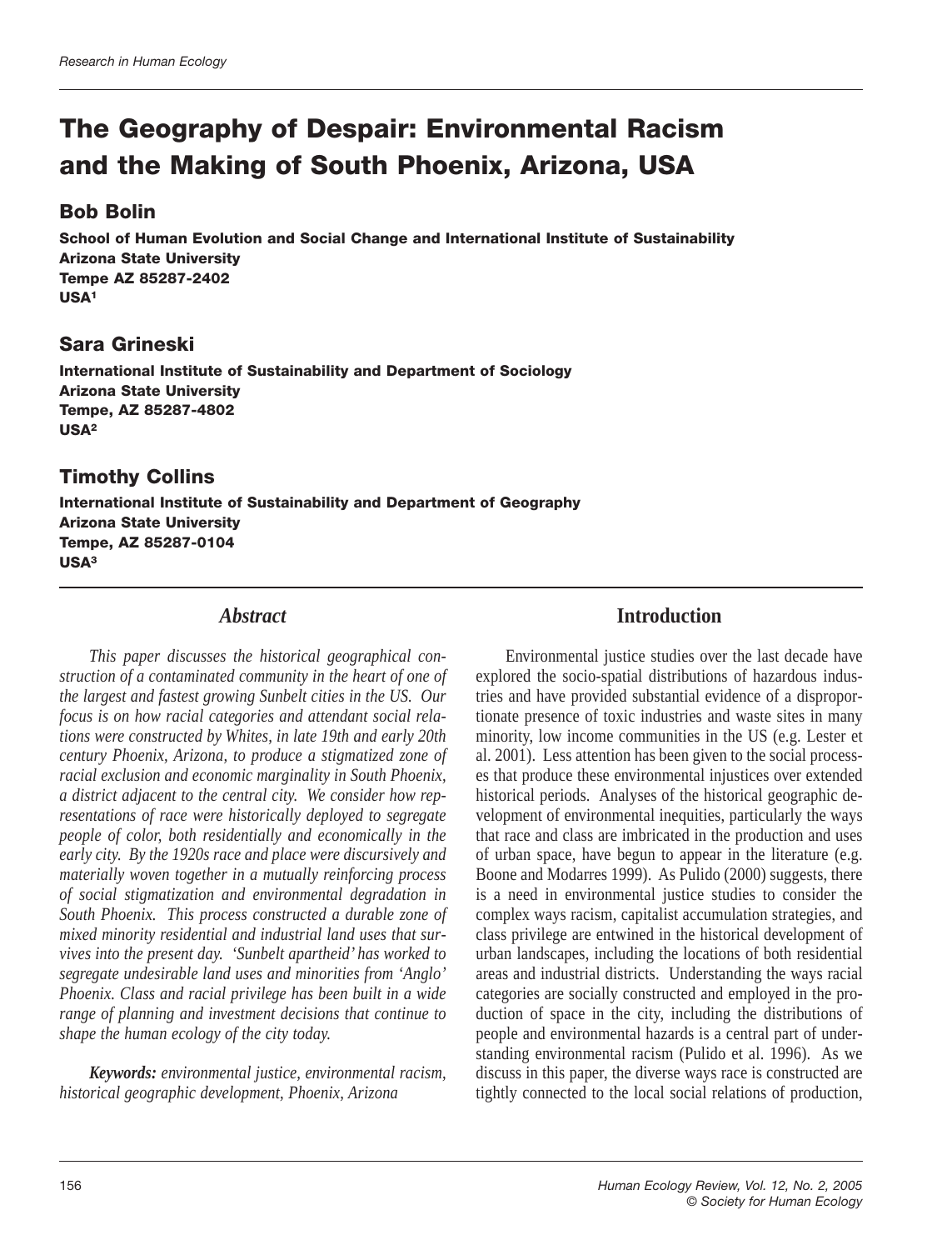configurations of power, and spatial practices (e.g. Pulido 2000; Soja 1989).

Our concern here is to examine the historical development of a zone of pronounced and chronic environmental inequity in Phoenix, Arizona, exploring the effects of racism and class privilege in constructing this hazardscape. Phoenix today is the largest and fastest growing city in the desert Southwest of the US, a sprawling metropolitan area with a current population approaching 3.5 million spread out over more than 2000 sq. km of former Sonoran desert. At the center of this urban complex is a contaminated zone of mixed land uses (see Figure 1) which currently hosts an assemblage of industrial and waste sites, crisscrossed by freeways and railroads, and under the primary flight path of Sky Harbor, the US's 6th busiest airport (Bolin et al. 2002).

Scattered throughout this district are the city's oldest African-American and Latino4 neighborhoods, places which have until recently contained the majority of Phoenix's minority populations. The environmental fate of this district, known locally as South Phoenix<sup>5</sup>, was cemented nearly a century ago, linked to a complex of factors including pervasive racial exclusion, class domination, political disenfranchisement, and a racially segmented economy. These factors, imbricated in a variety of historical combinations, have been materialized in distinct land-use and socio-economic patterns in the central city.

We begin by offering a historical sketch of the early development of Phoenix, considering the ways racist practices contributed to shaping land uses in the old urban core. We examine the ways public representations of minority neighborhoods focus on filth, disease, and contamination, discursively attaching a persistent stigma both to people and place in minority districts of Phoenix. We next discuss the mutual-



Source: adapted from Bolin et al. (2000) **Figure 1.** Map of the Phoenix Metropolitan Area.

ly reinforcing relationship of these cultural representations to an ensemble of land uses and policies, ranging from industrial and transportation encroachment in minority neighborhoods to bank redlining and neighborhood disinvestment. We consider a period that stretches from early 20th century development to the post-war period when Phoenix entered its current 'boomtown' period of rapidly accelerating population and industrial growth. The socio-spatial processes that have shaped the creation of social and environmental conditions in South Phoenix have taken place in the context of an aggressive pro-business and anti-democratic political culture, propped up by large federal expenditures on water projects and military production (Wiley and Gottlieb 1985). Lastly, we briefly note the emerging contestations of hazardous facilities sitings by environmental justice activists and citizen groups in South Phoenix, as initial steps toward mitigating a century of environmental racism.

## **Environmental Racism: Conceptual Issues**

Perhaps the most contentious issue in historical environmental justice studies concerns *environmental racism* and whether race-based discrimination can be invoked as an explanatory factor in environmental inequalities (Pastor et al. 2001). Because of the political and legal freight that the term carries, both for researchers and community activists, claims about the prevalence of environmental racism are contested (e.g., Pulido 1996). The term environmental racism gained currency after the UCC (1987) study highlighted the importance of race in predicting of the location of hazardous waste facilities, based on a national US study (see also Bryant and Mohai 1992; cf. Anderton et al. 1994). The environmental justice literature appears divided over what constitutes environmental racism. A 'pure discrimination model' (Hamilton 1995) argues that environmental racism must involve racially motivated, intentional acts against people of color by those making facility siting and other land use decisions (Pulido 2000).

Other researchers discount intentionality as a necessary element in defining racism, instead focusing on the variety of historical and current institutional practices that disadvantage people of color and produce environmental inequalities (Bullard 1996). Proponents of this approach argue that institutional racism, in all its diverse ideological, discursive, and political-economic manifestations, operating at a variety of spatial scales, must be seen as the key in environmental discrimination, whether explicitly intentional acts are involved or not (Pulido 2000). As critics have noted, focusing on the issue of intentionality in siting unwanted facilities in minority neighborhoods elides consideration of the succession of land uses, patterns of housing segregation, racialized employment patterns, financial practices, and the ways that race permeates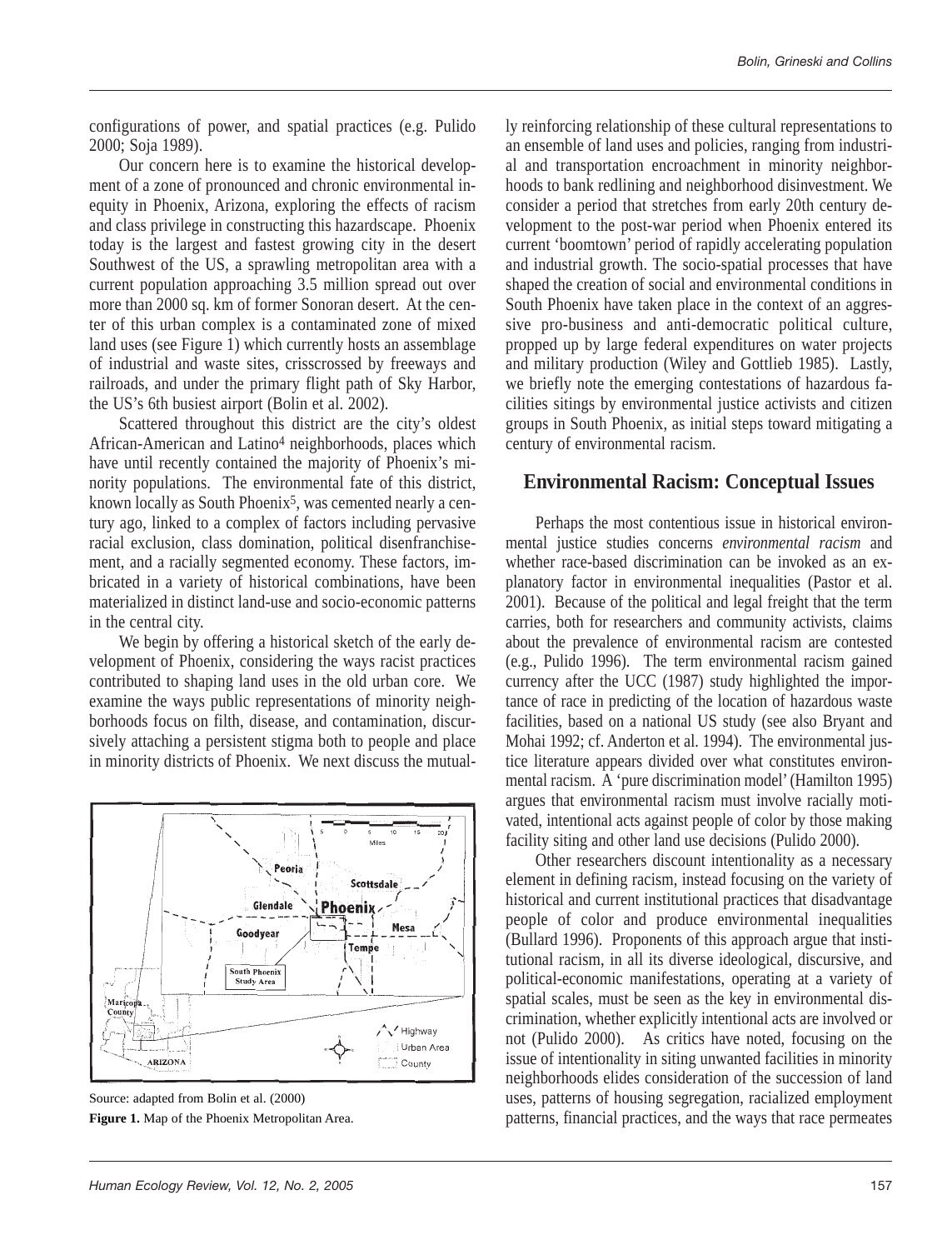zoning, development, and bank lending processes in urban areas (Boone and Modarres 1999; Cole and Foster 2001; Rabin 1990). The focus on intentionality in discriminatory spatial practices neglects the "*simultaneous evolution* of racism..., class formation, and the development of industrial landscapes" [emphasis in original] (Pulido et al. 1996, 420).

In a theoretically informed discussion of environmental discrimination, Pulido (2000, 15) advances the concept of 'white privilege.' In her usage, white privilege denotes a hegemonic form of racism, deeply embedded in ideologies and practices, that works to (re)produce white advantage across time and space. Conceptually, it calls attention to the relationships of different racial groupings in urban space and the ways that 'whiteness,' as a cultural construct, confers economic and social benefits to those so marked, thus linking race and class. Applied to environmental justice research, it points to the need for comparisons of those who bear heavy environmental burdens with those who are able to avoid them through residential and employment decisions (Szasz and Meuser 1997). In this context, the growth of racially exclusive white suburbs, a pattern that predominates in Phoenix's century-long expansion outward from city center, is exemplary of the geography of racial privilege. It is a socio-spatial process that has inexorably shifted both environmental and economic burdens toward those remaining in the central city (e.g., Pulido 2000; Bolin et al. 2000; Sicotte 2003).

In this paper, we use 'environmental racism' to denote a complex of social and spatial practices which systematically disadvantage people marked by certain racial categories. In the case of Phoenix (and the US generally) until the mid-1960s, racist discourses were pervasive and racial divisions and inequalities were 'naturalized' to the point of being taken for granted. We consider environmental racism to include acts of omission, such as failing to provide urban infrastructure and acts of commission, such as the imposition of unwanted land uses, regardless of whether there was specific intent to harm people of color.

### **Historical Overview**

Unlike other cities of the Southwestern US Sunbelt (Albuquerque, El Paso, Los Angeles, Santa Fe, Tucson), which began with centuries old Spanish colonial and Mexican settlements, Phoenix was founded by Anglos and had no pre-existing Indian or Mexican settlements to displace (Sheridan 1995). Established in the late 1860s as an agricultural center in the Salt River Valley of central Arizona, early land speculators used the remnants of 14th century Hohokam Indian canal systems to bring water to the otherwise parched Sonoran desert. While the Hohokam had abandoned major settlements in

|  |  |  | Table 1. Maricopa County Population Statistics, 1900-2000. |
|--|--|--|------------------------------------------------------------|
|  |  |  |                                                            |

| <b>Maricopa County</b> | 1900    | 1950    | 2000      |
|------------------------|---------|---------|-----------|
| Total population       | 20.457  | 331,770 | 3.072.149 |
| Latino                 | ~23.000 | ~50,000 | 763.341   |
| <b>Black</b>           | 210     | 14.409  | 108.521   |
| White                  | 13.783  | 289,402 | 2,034,530 |

Source: U.S. Bureau of the Census, 1900, 1950 and 2000

Note: Latino figures for 1900 and 1950 are estimates based on Luckingham 1994

the valley some four centuries earlier, for reasons not well understood (Abbot 2003), the new settlers optimistically named the nascent city Phoenix, assuming it would not share the fate of the earlier settlements. With the revival of the ancient canal system, the 'worthless desert' gained value as agricultural land and established the central role water would play in the political economy of Phoenix.

By the late 19th century, Mexicans and Mexican-Americans were the largest 'minority group' in Phoenix (Table 1), joined by smaller populations of African Americans, Chinese, and American Indians (U.S. Census of Population 1900, 1950, 2000). While all racial/ethnic minorities were the subjects of discriminatory discourses and practices, those directed at Latinos and Blacks had the most persistent effects on land use and place construction in the city. Residential segregation and unregulated land uses in minority districts began shaping social and environmental conditions in what would become South Phoenix by the 1890s, when Phoenix's population numbered fewer than 5,000 people. Even at this early stage in the development of the city, the dividing line between Anglo Phoenix and the southern subaltern district was beginning to be established, demarcated by an east-west rail corridor first established in 1887 (Myrick 1980). This corridor soon began serving as both the physical and symbolic boundary between two developing urban worlds (Figure 2).



Source: Adapted from Roberts (1973) **Figure 2.** Minority Neighborhoods in Phoenix, 1911.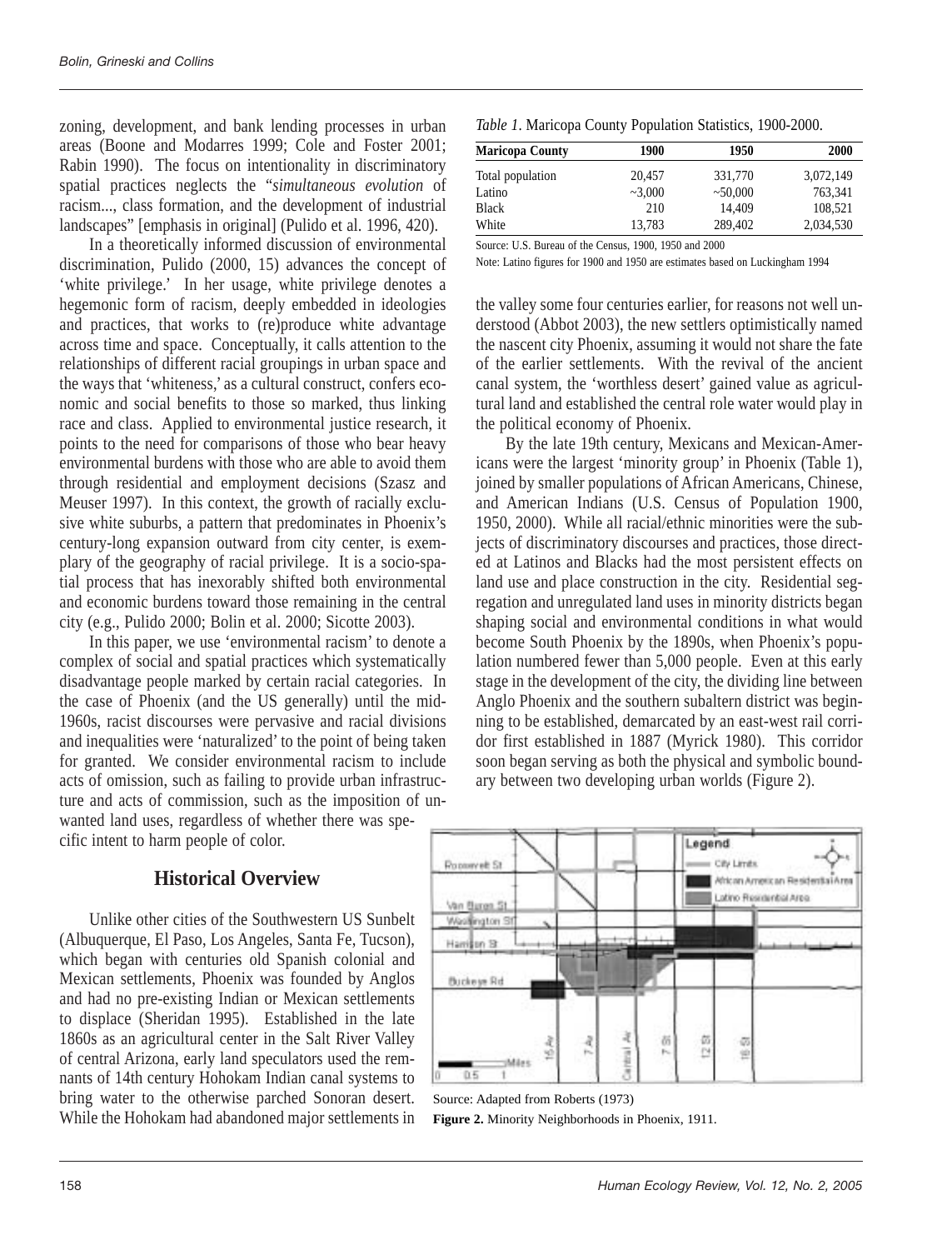Mexicans were, almost from the city's founding in 1870, marginalized and excluded in most economic sectors, being relegated primarily to field work in local agricultural production (Dimas 1999). This reflects general patterns of agricultural production in the Southwest US, which had come to rely on low-wage Mexican labor by the 1870s. This pattern of employment segregation persists today in California and Arizona. In the hegemonic ideology of the period, Mexicans were viewed as 'naturally' predisposed to stoop work in fields picking fruits and vegetables and culturally adapted to low wages and poverty (Walsh 1999). Mexicans and Mexican Americans were systematically disadvantaged in the early political economy of the city. By 1900, wealth, political power and property were controlled by a growing Anglo business and political elite, a factor critical in shaping race relations

and the production of space in the emerging city. As Luckingham (1989, 8) notes, "Phoenix, from its founding was run by Anglos for Anglos," a consequence of which was the production of a persistent north-south geography of uneven development across the city.

An unapologetic pro-growth 'boosterism' has been a central ideological feature of the ruling class in Phoenix from its earliest days and has shaped innumerable planning and investment decisions over the last century designed to ensure growth, profitability, and capital accumulation (e.g. Mawn 1979; Wylie and Gottlieb 1985). Critical in Phoenix's early growth was the establishment of railroad linkages to external markets, and it is the railroad that gained a primary role in shaping the industrial ecology and patterns of racial segregation in the urban core (see Figure 2) (Kotlanger 1983). The rail corridor transecting southern Phoenix became, by the 1890s, a magnet for industrial, warehousing, and stockyard activity. Some of the city's earliest industries located 'south of the tracks': these included meat packing and rendering plants, foundries, ice factories, flour mills, brick factories and food processing facilities, giving the district a durable industrial presence (Mawn 1979). The railroad also anchored a growing warehouse district, as the city rapidly emerged by 1920 as a regional distribution center (Russell 1986). The east-west line of the railroad served a relatively impermeable residential barrier between the poor Black and Latino districts of South Phoenix and Anglo Phoenix extending from the central business district, northward. Today, the rail corridor remains a zone of environmental justice concerns (Bolin et al. 2002) (see Figures 2 and 3).

The northward movement of Anglo residential development began after major flooding on the Salt River in 1891 showed the hazardousness of living on the floodplain. This left the area between the central business district (CBD) and



Source: adapted from Roberts (1973) **Figure 3.** Minority Neighborhoods in Phoenix, 1940.

the Salt River channel as a liminal zone hosting the rail corridor and an expanding industrial presence, in proximity to the agricultural fields which were the mainstay of the city's economy in the early 20th century. The *barrios* and ghettoes of South Phoenix languished in the interstitial areas between factories and fields, well isolated from the expanding whiteonly neighborhoods to the north (Dimas 1999). Public expenditures on water lines, sewage, paved roads and urban services were directed toward neighborhoods north of the downtown, while those south of the rail corridor did without, in some areas well into the 1960s (Russell 1986). The lack of basic urban services south of the rail corridor throughout this period contributed to the increasingly unhealthy living conditions prevalent in its low-income neighborhoods. Indeed the city's storm water rains, first constructed in 1890, directed runoff and untreated sewage of Anglo neighborhoods into the minority neighborhoods of South Phoenix, "...victimiz[ing] the lower areas with filth and stench" and causing "... the transition of a desirable residential neighborhood into a depressed area" (Mawn 1979, 140). Because much of South Phoenix remained outside the city limits and political jurisdiction of Phoenix until annexations in 1959 and 1960, land use regulations were lax and urban services were minimal (Konig 1982). The low land values in the district made the area attractive to continuing industrialization into the 20th century, which in turn, engendered continuing environmental blight in residential areas adjacent to the industries (Mawn 1979).

South Phoenix, by the 1920s, was indelibly marked in the Anglo controlled media as an undesirable district of industry, stockyards, and minorities not suitable for the privileged classes (Luckingham 1994). North of the CBD, a new urban trolley system provided transportation to growing suburban White neighborhoods springing up (Russell 1986). This growth, in turn, was promoted by a the Salt River Project, a federal water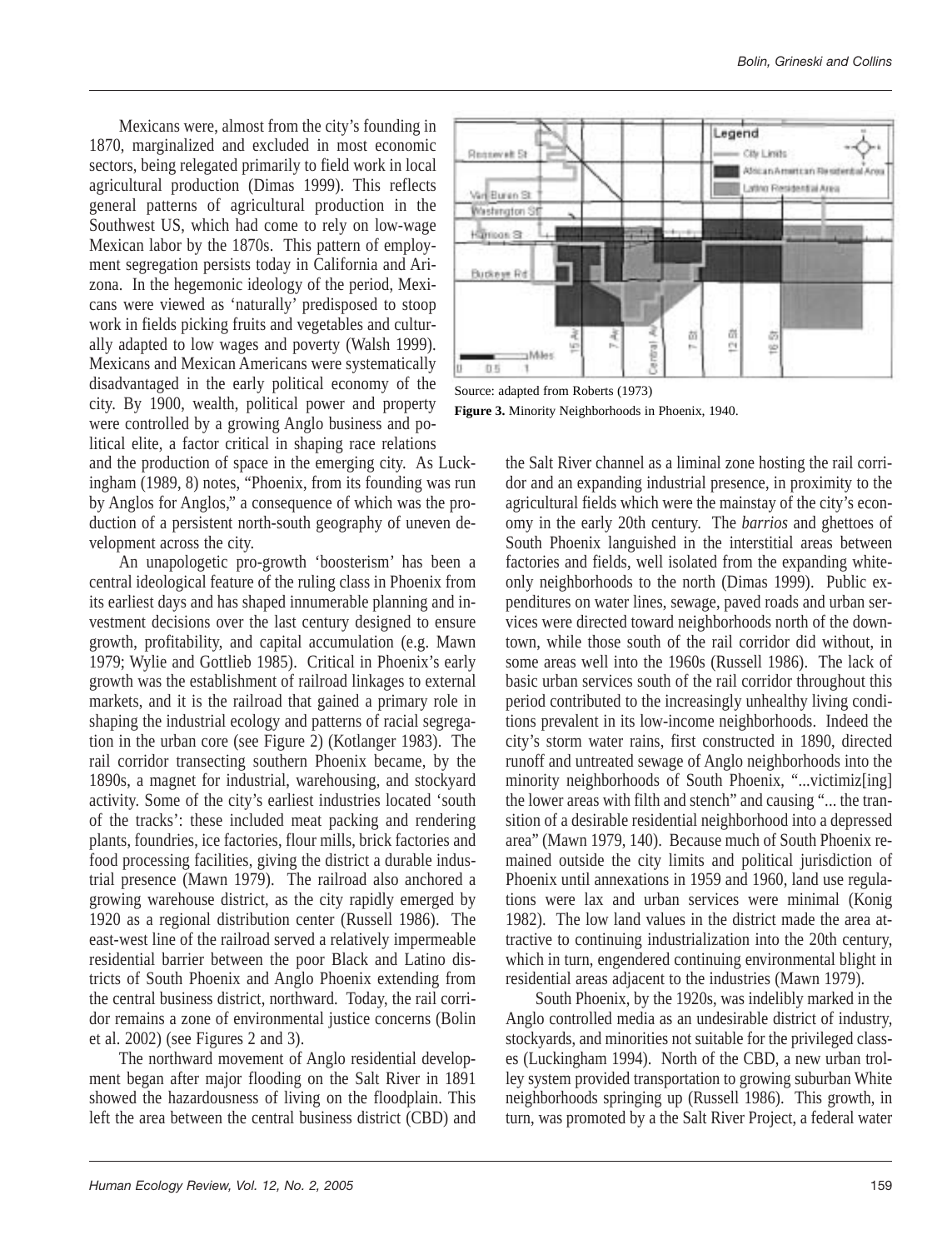project which by 1920 was providing reliable water supplies for urban and agricultural uses in central Arizona (Reisner 1993). Indeed, as Reisner (1993) notes, the availability of federally subsidized water promoted rapid increases in land values in desirable parts of Phoenix leading to a frenzy of land speculation and housing development in the early 1920s.

By this time, clear effects of 'white privilege' (Pulido 2000) can be seen in the city's development patterns, with Anglo middle classes increasingly distancing themselves from the degraded environmental and residential conditions of South Phoenix as city limits were extended northward in a series of annexations (Luckingham 1994). Unlike cities of the US industrial heartland, with distinct patterns of 'white flight' to suburbs as central cities deteriorated (e.g. Harvey 1996), Phoenix's split of a minority urban core and expanding white suburbs on the periphery has been in place for the last century. A Chamber of Commerce report in 1920 articulated the desired image of Phoenix when it characterized the city as "a modern town of forty thousand people, and the best kind of people too. A very small percentage for Mexicans, Negroes, or foreigners" (quoted in Kotlanger 1983, 396). For Phoenix boosters, the "best kind of people" were Anglo and middle class, the social class that promoters historically have sought to attract as tourists and as new residents to the city (Luckingham 1994).

Irrespective of city boosters' visions of a racially pure desert utopia, the region has attracted people of color since its founding. Initial African American settlement in the Phoenix area began in the latter part of the 19th century as migrants escaping racism in southern states came west. Phoenix, however, offered little refuge from segregation and discrimination, and by 1912 African Americans were subject to a variety of laws enforcing strict residential, schooling, and employment segregation, practices that persisted well into the Civil Rights era of the 1960s (Harris 1983). A net socio-spatial effect of racial control and exclusion in this period is the concentration, even today, of much of Phoenix's proportionately small Black population in a few census tracts of South Phoenix (Sicotte 2003). Both African Americans and Latinos were segregated and racially controlled by a wide variety of formal and informal practices that remain inscribed in the city's current spatial form.

## **Race and Place**

Race and class inequalities were deeply entwined in the process of place construction in Phoenix, as was typical of US cities of the period (e.g. Harvey 1996). The hegemonic racism that held sway among Arizona's political elite and the planning and investment decisions that were shaped by it insured that South Phoenix's early industrial trajectory would not be stopped in deference to the growing residential populations in the district. Racist discourses fused race and place as embodied characteristics by ascribing 'hazardous' tendencies to bodily characteristics and cultural practices, thus justifying the segregation of 'races' (Brunk 1996; cf. Craddock 2000). As Young (1991, 126) notes, when a dominant class "...defines some groups as different, as the Other, the members of these groups are imprisoned in their bodies. Dominant discourse defines them in terms of bodily characteristics and constructs their bodies as ugly, dirty, defiled, impure, contaminated, or sick." It also rationalizes and justifies their separation in space.

Such discourses were present from the earliest days in Phoenix as an 1879 newspaper account illustrates:

*[Mexicans] do their washing and cooking on the sidewalks, and all manner of filth is thrown into the [irrigation] ditches. They have no outhouses, and the stench arising from the numerous adobe holes is simply fearful. . . Some portions of our town surpass that of the Chinese quarters6 in San Francisco for filth and stench* (quoted in Luckingham 1994, 18).

Signifiers like 'dirt,' 'filth,' and 'disease' were all used by the media to stigmatize residents of South Phoenix for decades, helping to reinforce their Otherness to the 'right kind of people' in Anglo Phoenix. The colligation of racial stereotypes and degraded living conditions of the inhabitants of South Phoenix legitimated, in turn, a wholesale official neglect of the region, expressed both in unregulated industrialization and an absence of urban services for the residents of the area well into post-war boom period (e.g. Mawn 1979).

Racism was not evenly applied. Blacks and Latinos were subjected to different patterns of discrimination, and, further, were internally segregated along racial and class lines within South Phoenix itself (cf. Figure 2 and 3). African Americans were subject to formal segregation typical of much of the US through the 1960s. In Phoenix, a variety of laws and strict social rules of deference to Whites in public spaces produced near absolute residential, employment, health care, and educational segregation (Luckingham 1994, 1989). An active Ku Klux Klan in the 1920s enforced racial discipline on African Americans in the city although their vigilantism attracted far fewer followers than it did in the Southern US (Harris 1983). Unlike Latinos, Blacks were restricted by Arizona law to Black-only schools. When none was available, Blacks had to endure the humiliation of microsegregation at White schools in so-called 'colored rooms.' In Phoenix, a 'colored cottage,' a small outbuilding where Black high school students were isolated was used, as if they were carriers of contagious diseases. This form of micro-segregation continued until the city's first segregated 'colored' high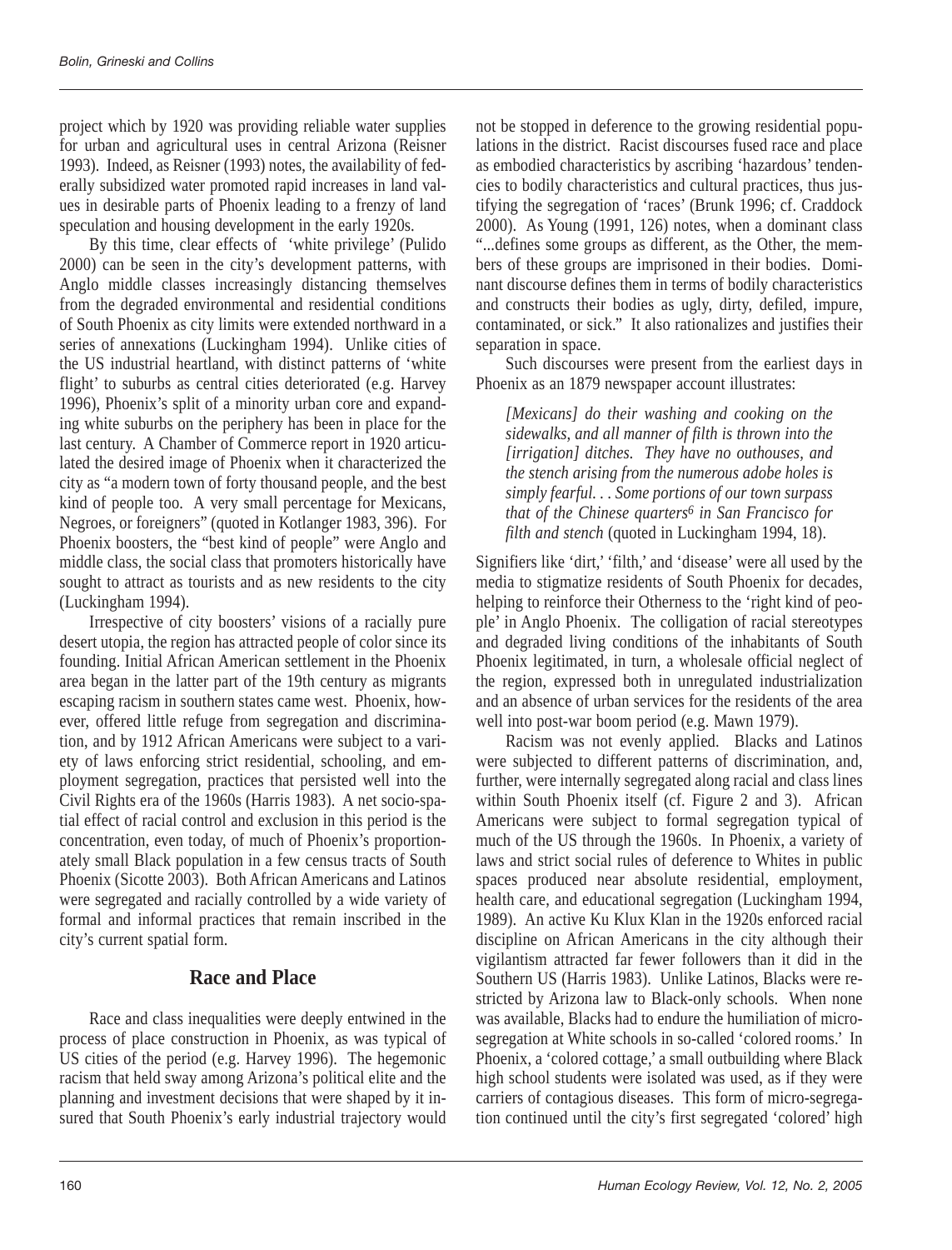school was built in 1927 (Hagerty 1976). Federally mandated school and housing desegregation, however, would not begin until the 1960s, permitting continuing racial segregation in Phoenix in a variety of spatial scales, from the classroom and workplace to entire zones within the urban core. Indeed, deed restrictions and housing covenants, as well as lending practices kept African Americans out of all-White suburbs until fair housing laws began to be enforced in the 1970s (Harris 1983; Gammage 1999). These forms of spatial and social control reinforced the economic marginality of most of the city's African American population, restricted as they were to service work and as agricultural laborers through the 1920s (Horton 1941). US Census<sup>7</sup> reports covering four decades from 1900 to 1940 show the overrepresentation of 'Negroes' in domestic work and unskilled laborers (primarily farm and railroad work) as well as among the unemployed (US Census 1922, 1943). While income figures are not given, surrogate indicators including mortality rates and housing conditions (discussed below) suggest pervasive poverty among Blacks.

Socio-spatial discrimination against Latinos was more pronounced in Phoenix than other Southwestern cities in the region that originated as Spanish colonial and Mexican settlements (Dimas 1999; Sheridan 1995). While the *barrios* of Phoenix provided settings for the continuation of Mexican cultural traditions and practices, they were contained there by an all White police force (Dimas 1999). As Dimas notes (1999, 32), the internal segregation of the Catholic Church, with Latinos restricted to the basement for services in the 1920s was "perhaps the most profound indicator of the prejudice and discrimination that the Mexican population faced...in the Valley." In addition to spatial control, cultural control took the form of efforts to 'Americanize' Latinos in the 1920s and '30s, including teaching young women how to be domestic servants in Anglo households of north Phoenix (Mawn 1979). While Latinos were not subject to the apartheid-like conditions of Blacks, they were equally restricted in employment and to residential locations in South Phoenix, circumstances that persisted until US housing and employment laws were changed by the 1964 Civil Rights Act. As Dimas (1999) reports, labor markets were clearly racialized, with the primary occupations for Latinos prior to World War II in very low wage agricultural field work and as laborers in the warehouse district adjacent to the rail corridor (Luckingham 1989).

The sequestration and spatial control of people of color in Phoenix is an exemplar of what Sibley calls 'spatial purification,' using race and class segregation to separate the putative threats of disease, crime, and moral corruption of the poor from the middle classes in their 'purified' suburbs (1995, 77). As Sharpe and Wallock contend (1994, 9): "That

[White] suburbanites effectively wall out those unlike themselves after arriving [in suburban neighborhoods] suggests that a major force driving their migration is the wish to escape racial and class intermingling." This aptly describes a process that has characterized urban growth in Phoenix since the 1890s and continues today with the ongoing expansion of predominantly class segregated suburbs increasingly distant from the pollution and poverty of South Phoenix.

# **Health and Housing South of the Tracks**

The material effects of racial discrimination, spatial control, and unregulated land uses in South Phoenix were pronounced by the 1920s. By then, living conditions for the poorest Latinos and African Americans in South Phoenix were, by all accounts, dire; blame for conditions was placed on residents. Areas of housing, comprising a mix of tents with hastily erected shacks of cardboard and scrap wood, with no water or sewage, were clustered between factories, warehouses, and stockyards (Horton 1941). The stockyards and unregulated emissions of factories and trains produced a miasma of contaminated air and water in which low-income Phoenicians lived and worked. The presence of sugar beet processing factories and meat packing plants inevitably contributed to high concentrations of smoke and putrid odors in adjacent minority neighborhoods (Mawn 1979; Russell 1986). Heat-related deaths and high infant mortality were commonplace in summers when daytime temperatures consistently exceed 40°C. Overcrowded housing, severe poverty, and malnutrition were prevalent as were epidemics of typhoid and tuberculosis in the 1920s and '30s across the district (Kotlanger 1983). Infant mortality data from the Depression era clearly shows death rates for Blacks, Latinos, and Indians as two to three times the White rate (Buck 1936).

T.C. Cuvellier, working for the Arizona State Board of Health, reported housing conditions in Black and Latino areas of the city to be severely degraded (Culvellier 1920, 5):

*... many families were found eating and sleeping in a single room with scores of them crowded into a single block or group of dwellings opening onto a common court. In many cases children were found living in the same room as persons afflicted with positive cases of [tuberculosis]. In many cases filth and flies contributed to the general squalor and unhealthiness of the surroundings, and more deplorable still, many families, as high as ten, were found making use of a single vile smelling toilet.* 

Local newspapers affixed blame for conditions claiming that: "...poverty and colossal ignorance are claiming their tolls among little brown babies... and that such a congestion of un-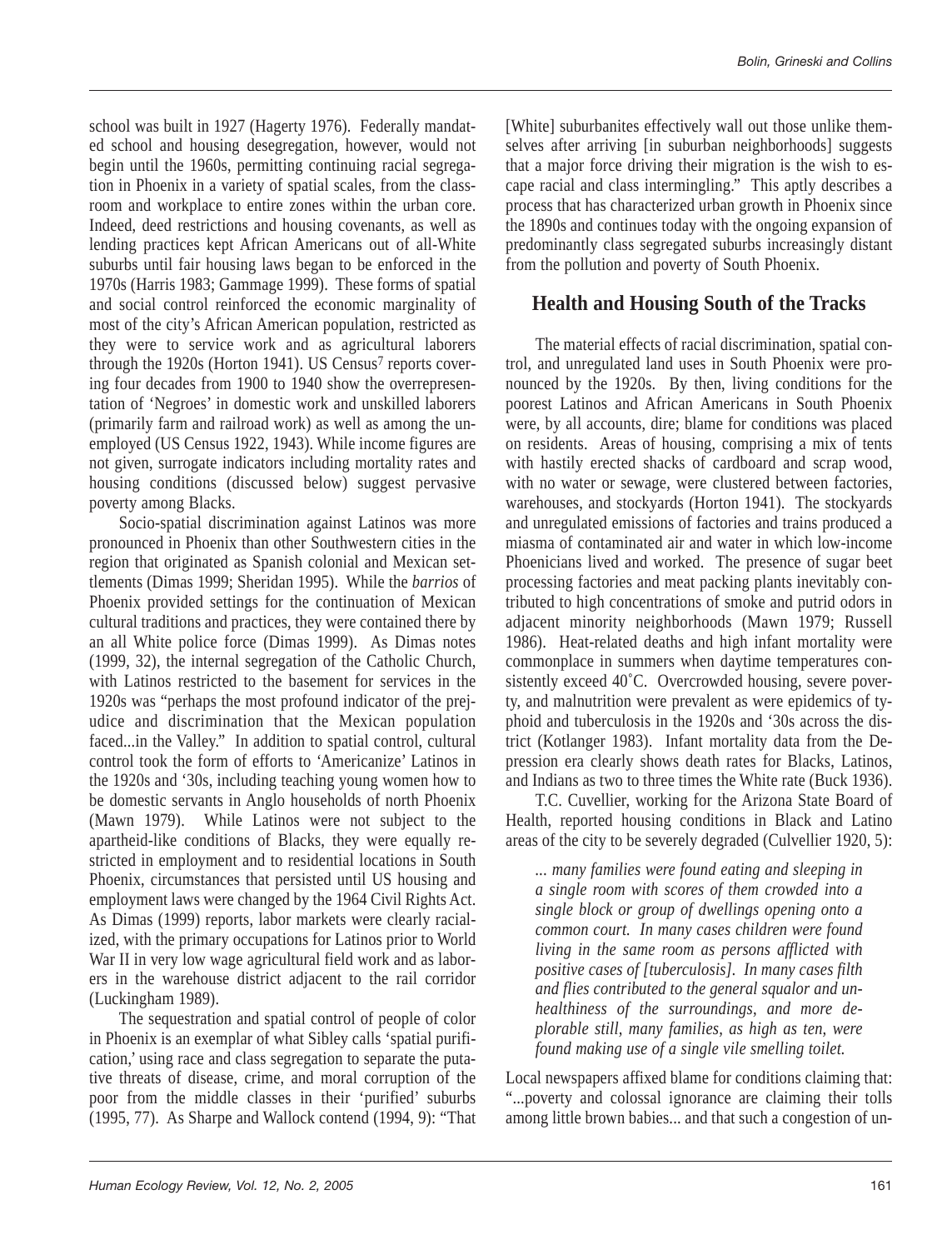fortunates [was] a combined result of poverty and the greed and inhuman disregard of landlords" (quoted in Kotlanger 1983, 429). While such descriptions were common in local newspapers, there were virtually no systematic attempts to mitigate such conditions until federal resources became available in the latter part of the 1930s. Further, evidence suggests that the city refused to try to control the predatory activities of landlords well into the post-war period (Brunk 1996).

The lack of potable water, sanitation, adequate diet, or healthcare along with the pestilential runoff of industries contributed to chronic health problems of South Phoenix residents. While Anglo Phoenix neighborhoods had an expanding water and sewage infrastructure in the 1920s, none was extended to South Phoenix for decades, other than that needed for the growing industrial district along the rail corridor (Kotlanger 1983). Conversely the city's first sewage processing plant (1921) was placed in South Phoenix, along with landfills located along the banks of the Salt River (Mawn 1979). In this fashion, impoverished South Phoenix functioned as the dumping ground for wastes produced in the remainder of the city.

Referred to as the "the shame of Phoenix" in a 1920 community report, living conditions in South Phoenix were described as "fully as bad as any... in the tenement districts of New York and other large centers of population" (quoted in Kotlanger 1983, 129). A community worker asserted that housing conditions found in South Phoenix in the late 1920s and early 1930s "helped Arizona attain the highest infant death rate in the nation" and earn the federal distinction of being the worst slum in the US (McLoughlin 1954, 40). A description of a Black neighborhood in 1930s is indicative, with the neighborhood described as:

*permeated with the odors of a fertilizer plant, an iron foundry, a thousand open privies and the city sewage disposal plant . . . Its dwellings for the most part were shacks, many without electricity, most without plumbing and heat. They were built of tin cans, cardboard boxes, and wooden crates picked up by railroad tracks* (McLoughlin 1954, 41).

These conditions were exacerbated during the Depression as unemployment surged and incomes dropped. A survey of 'slum conditions' in South Phoenix in 1939 examined 4065 houses, finding that only 289 of the homes could be classified as meeting accepted standards. On one block, the surveyors found only two houses with running water, and only one with an inside toilet. One outside toilet was shared by 24 families and only seven homes had electricity (Horton 1941). Blame for the degraded living conditions in health and housing in South Phoenix was largely affixed to the people living there, not local governments or businesses. There was recognition that if living conditions were better disease and mortality could be reduced. But as the following quote from the State director of public health illustrates the problem was assigned to how children were 'born' and raised: "if [Indian] babies were well-born and well-cared for, their mortality rates would be negligible" (Cuvellier 1922, 12).

The public representations of people, disease, and general living conditions in South Phoenix, while calling attention to the squalid conditions, also worked to reinforce the stigmatization of the area. Further, they tended to treat living conditions and health issues as the fault of the inhabitants of South Phoenix, rather than the effects of an ensemble of economic and social practices generating pronounced inequalities. As David Harvey notes (1996, 321),

*Representations of places have material consequences in so far as fantasies, desires, fears, and longings are expressed in actual behavior. Evaluative schemata of places ...become grist for all sorts of policy-makers' mills. Places in the city get redlined for mortgage finance, the people who live in them get written off as worthless ...The material activities of place construction may then fulfill the prophecies of degradation and dereliction.*

This is a suitable description of the contradictory effects of public representations of South Phoenix on policy, planning and place construction in Phoenix for much of the 20th century. It was well recognized by 1920 that housing and living conditions were inhumane. Yet, according to the apparent logic of city leaders, as evidenced by decades of planning and permitting of industrial land uses, since South Phoenix had little of value to preserve, continued emplacement of industries and transportation routes would have little additional negative effect on the district (e.g. Sicotte 2003; Sobotta 2002; Dimas 1999).

# **Institutionalizing Racism in Place**

These degraded living conditions there were officially ignored by the city of Phoenix except for scattered attempts at constructing public housing. The advent of federal New Deal housing assistance programs in the 1930s made grants available for constructing low income housing. Some three hundred units of racially segregated public housing were built during the late 1930s to relieve the worst of housing conditions. Separate clusters of modest housing for poor Whites, Blacks, and Latinos were built in 'appropriately' segregated areas of South Phoenix, although the numbers built did little to address the overall housing needs in the district (Zachary 2001).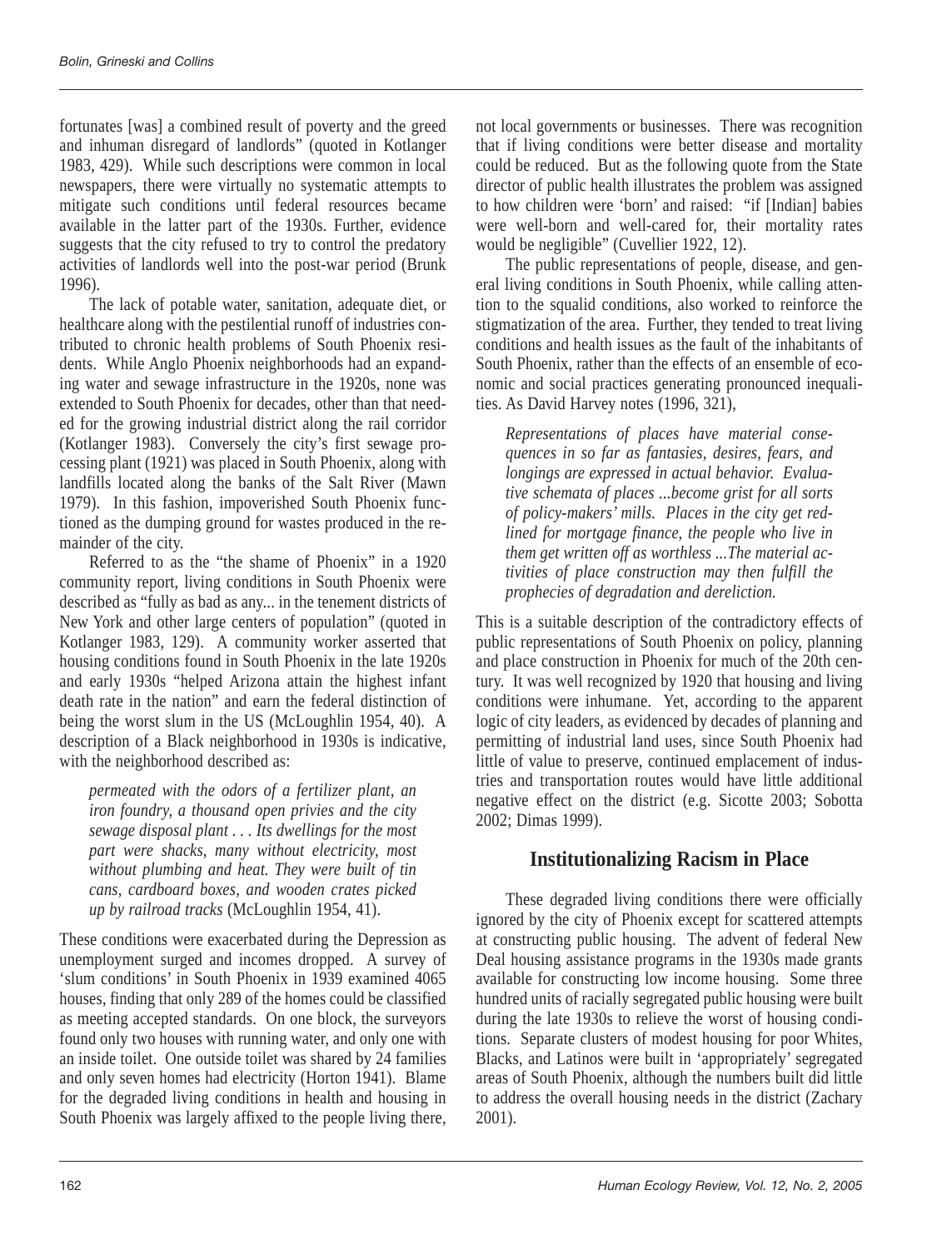Nevertheless, at the same time that Phoenix was securing federal monies to build low- income Depression era housing, it was also institutionalizing leading practices that would perpetuate the deteriorated housing and economic marginality of South Phoenix neighborhoods. In 1933, the federal government created the Home Owners' Loan Corporation (HOLC) as an economic stimulus to mitigate the rash of mortgage foreclosures sweeping the US. To delineate areas within the city 'worthy' of HOLC monies it relied on the overtly racist National Association of Real Estate Boards (NAREB) policies to appraise and map the city (Brunk 1996). Phoenix was coded into districts based on the demographic characteristics of the inhabitants. Neighborhoods with African American, Latino or "foreign" residents, according to NAREB standards, warranted a 'hazardous' rating and were red lined, denying loans to residents. Minority neighborhoods concentrated in southern Phoenix were denied HOLC monies although housing stock and living conditions were recognized as among the worst in the US. Brunk (1996, 67) concludes that the "HOLC locked in the urban configuration for Phoenix by withholding relief funds from minority neighborhoods, thus establishing precedent for institutional housing discrimination." These practices hindered future economic growth in the "hazardous areas." Continued bank redlining of the same area in the postwar period simply perpetuated what was initiated in the 1930s (Dimas 1999).

Although some public housing was built in the 1930s it had little effect on housing conditions in South Phoenix. A 1941 report describes conditions in the subaltern district:

*Phoenix has shockingly disgraceful slum areas... The slums created a public health menace as a breeding place for disease. They fostered juvenile delinquency and created social problems that affected the entire community. They discouraged development of areas in which they were situated and tended to serve as a serious drain in some areas, three of four persons lived in single-roomed shacks which had only dirt floors and no modern conveniences... children grew up in them* (Horton 1941, 183).

Missing from Horton's statement is any attempt to understand the sources of 'slum conditions' and the assertion that slums were a problem because they 'affected the entire community' and were a 'menace.' Further, even after a decade of heavy military spending during World War II, living conditions in South Phoenix remained much as they had. Pervasive employment segregation and a racist system of bank redlining noted above ensured that neither good paying jobs nor housing loans could be easily obtained in the district (e.g. Brunk 1996; Konig 1982, 21). An Urban League report on

Phoenix in the 1950s found that 95% of the city's Black population lived in the most deteriorated districts of South Phoenix (McCoy 2000).

A historical lack of planning, land use regulation, or public investment, along with an array of racially discriminatory practices worked to keep housing deteriorated and land prices low, making this blighted area attractive to industries seeking to locate near the rail corridor and the CBD (Kotlanger 1983). While Phoenix adopted a limited zoning ordinance in 1930, it was used primarily to keep White middleclass neighborhoods north of the CBD homogeneous and to protect property values there by keeping both industry and minorities out (Gammage 1999).

#### **Postwar Industrialization and Suburbanization**

While Phoenix banks and real estate industry may have considered the people of South Phoenix "hazardous" and the area too financially risky to build homes in, another set of risks and hazards were already being built into the district. These took (and continue to take) the form of substantial environmental hazards from toxic chemicals, air pollution, and hazardous wastes dispersed across the industrialized zone. Since the 1890s, as noted previously, a variety of land uses not permitted in Anglo Phoenix (stock yards, factories, rendering plants, meat packing facilities, sewage facilities, and land fills) could be found in the midst of minority South Phoenix. By the onset of the Depression more than 100 manufacturing firms were located south of the rail corridor and by this period more than 80 km of railroad tracks crossed South Phoenix, connecting dispersed factories to the main rail line (Buchanan 1978).

One consequence was to further disperse manufacturing sites among residential areas of South Phoenix, establishing the rail infrastructure for further industrial expansion in the post-war period. Although the deteriorated housing and environmental conditions and high unemployment in the district were well documented in the 1930s, the city continued to encourage industrialization there (*Phoenix Action* 1955). By the 1950s it was reported that three-quarters of Phoenix's 1000 manufacturing facilities were within 2 km of the railroad, reflecting the expanding agglomeration of industry in South Phoenix as well as in newer industrial districts to the north and west (Hamilton and Huneke 1954). In a variety of reports in the 1950s and 1960s the advantages of Phoenix's industrial district were promoted to attract industry to the city. The presence of a non-union workforce and the availability of large tracts of low cost land for factory sites and adjacent worker housing were considered part of the area's advantage (e.g. Stocker 1955; Kelly 1964; Konig 1982.)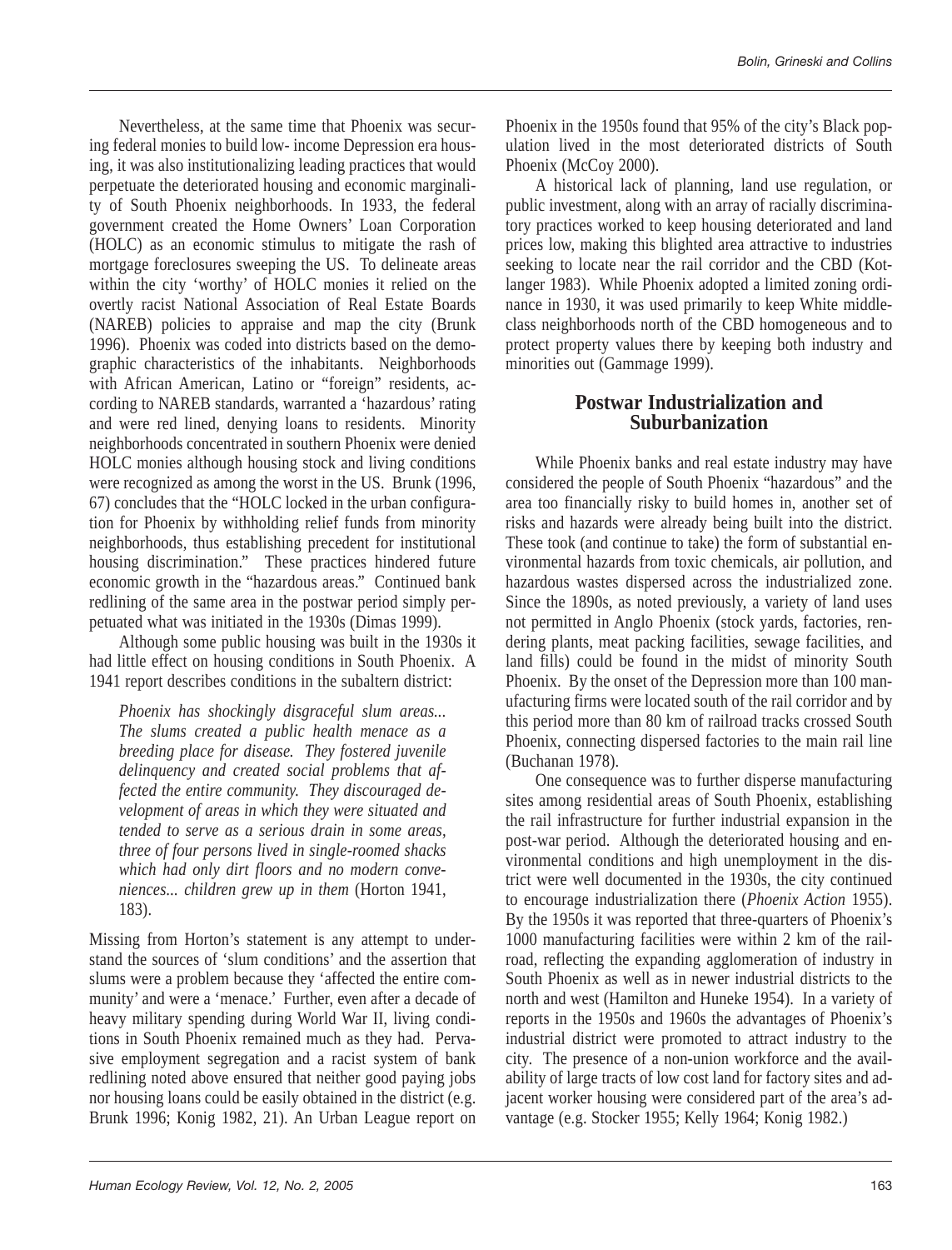And while the railroad declined in significance as a major transportation anchor in the city since 1950, it has been joined by new modes creating additional impacts across South Phoenix. First, beginning in the 1960s construction of an intra-urban freeway system was initiated, leading to the insertion of two major freeways across South Phoenix paralleling the railroad corridor (Figure 1). This was followed by the rapid expansion of the centrally located Sky Harbor airport in the 1970s and 1980s. Both have promoted wholesale removal of entire minority neighborhoods, environmental contamination, industrialization and neighborhood decline in South Phoenix into the current era (Dimas 1999; Bolin et al. 2002; Sobotta 2003). The airport is now a major anchor for new industries requiring proximity to air transport, becoming in the process one of the most contaminated census tracts in Phoenix (Bolin et al. 2002).

Although the stockyards and agricultural activities slowly disappeared in South Phoenix as the metropolitan area entered its postwar boom, the industrial presence there expanded to produce significant hazard burdens (Bolin et al. 2002). The postwar boom period of population growth, economic expansion, and rapid suburbanization had few positive effects on South Phoenix. Little was done in the immediate postwar period to address the severe low-income housing problems already well documented in the 1930s. While federal loan programs in the 1940s and 1950s made low interest mortgages available through the Federal Housing Authority, these were available only for White home buyers seeking to purchase the tract homes in the burgeoning northern suburbs of Phoenix. Thus people of color not only could not qualify for regular mortgages or low interest home loans to improve South Phoenix homes, they were also denied access to the all White northern suburbs with their restrictive race covenants (Brunk 1996; McCoy 2000).

A 1946 report by county officials described post-war South Phoenix living conditions as unchanged from the Great Depression (Montgomery 1946). The report described "Steinbeck-esque Joad families living in dilapidated housing, row after row of open backyard toilets, which smelled to high heaven and dust blanketed, littered streets and even dirtier alleys, and children played in a squalor that a hog raiser wouldn't tolerate in his pens..." (quoted in Zachary 2001, 203). In another area, squatters lived in an abandoned stable. In the 1950s when the squatters were evicted, city officials discovered that as many as 50 families with up to 60 children had lived in these dwellings without electricity, water or trash collection for over five years. The chronic slums of South Phoenix exemplified Phoenix's inability to manage rapid growth (Zachary 2001, 203). Prospects for mitigation were limited as few resources were available in the 1950s, and with the rapidly expanding White middle class suburbs there was virtually no political support to assist Phoenix's poor and people of color. At best African Americans and Latinos in South Phoenix might be able to acquire small five-year mortgages, resulting in a poorly constructed homes because of inadequate financing (McCoy 2000). As one commentator noted on housing disparities in Phoenix in the 1950s:

*At [the north] end of town, you'll find long, row ranch house mansions of the well-to-do. Down near the other end, you'll find the packing-box like shacks of the very poor...mostly Mexican-Americans. As with any city, the slums are something we don't quite know what to do about and never like to talk about* (Stocke 1955, 58).

As recently as the mid-1960s, it was reported that "Phoenix ... finds itself saddled with square mile after square mile of some of the most run-down, dilapidated housing in urban America ...whole blocks are served by one or two water taps ... behind a street facing row of shacks is built a second row, and even a third, of equally inadequate structures" (Citron 1966, 8).

While the poor of South Phoenix were materially excluded from the postwar housing boom, their neighborhoods were increasingly encroached upon by new industries moving to Phoenix after the war. Reflective of the industrial expansion, Stocker (1955) notes that between 1948 and 1952, more than 100 new manufacturers moved into Phoenix, creating 9000 new jobs. As of 1955, it was estimated that Phoenix had more than 1000 manufacturing plants (Stocker 1955). With this influx of industry, industrially zoned areas in South Phoenix expanded, both to the southwest on former farmland and east to Sky Harbor airport. The continued emplacement of new industries adjacent to homes in the district eroded already low values. A 'model community' of single-family homes for African Americans built was constructed in South Phoenix in 1959. The area ostensibly contained the best homes for Black families in the city. But property values were not protected from encroachment of industry and erection of substandard dwellings and homes in this development were sold in 1965 for 15% of the price they sold for in 1959 (Banner and Dyer 1965, 68).

After World War II, the defense industry in Phoenix became a prominent economic sector, particularly in aerospace and electronics. These new 'high tech' defense industries were heavily courted by a politically powerful pro-growth coalition in the city from the 1940s on, offering large tax abatements and cheap land to lure industry to Phoenix (Wiley and Gottlieb 1985; Konig 1982). In the 1950s this coalition successfully attracted major electronics firms such as Motorola to Phoenix, companies that were flush with lucrative Cold War era contracts (McCoy 2000). Konig (1982, 28)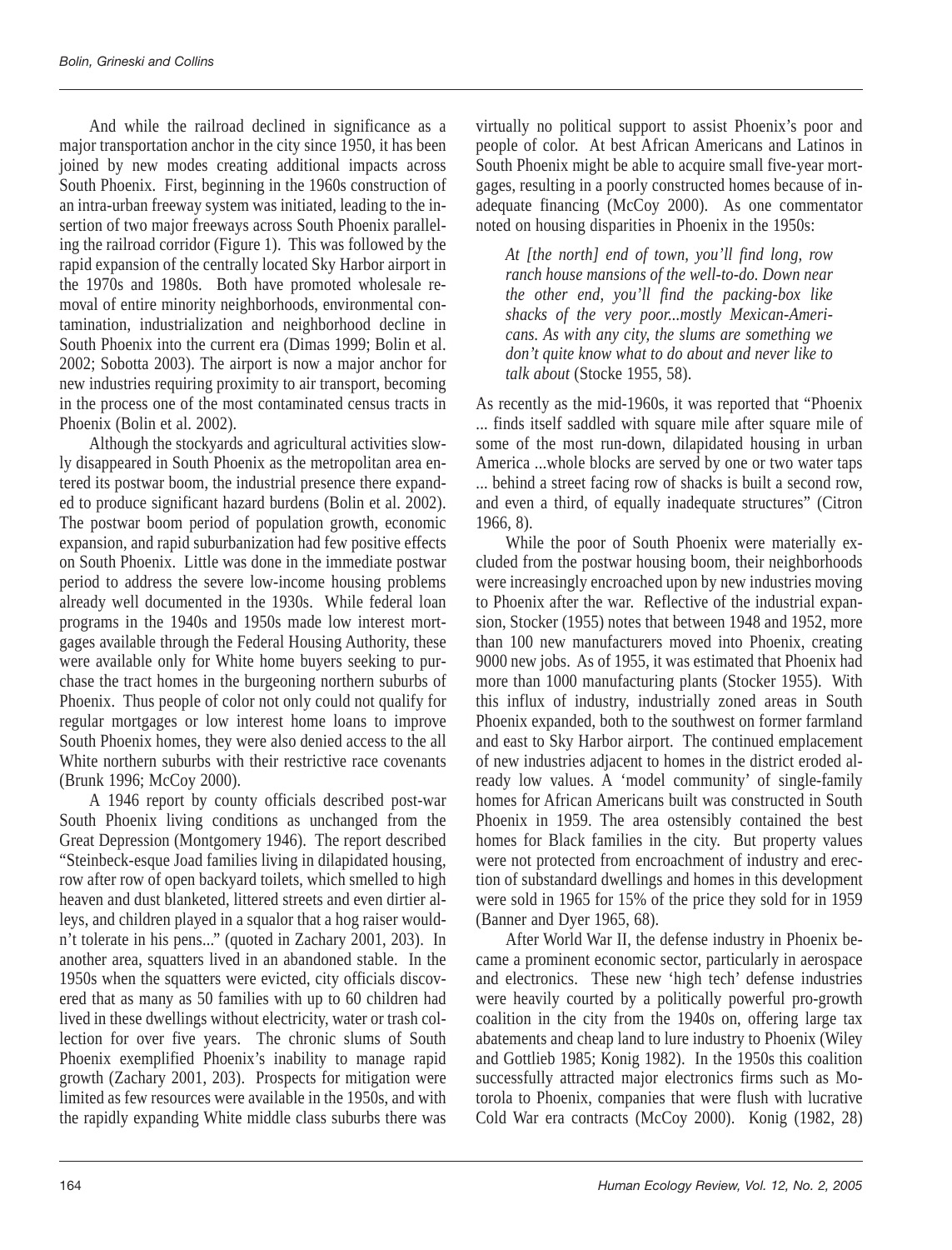notes that a total of 290 industrial firms moved to the city in the 1950s, placing factories both in the older industrial district of South Phoenix and in expanding industrial districts on what was then the urban periphery. Besides a pro-business tax structure in the city, corporations were also attracted by Arizona's non-union work force, whose wages averaged 25% below national averages (Konig 1982).

In addition to satisfying space requirements, suburban locations of this new generation of electronics facilities provided a second locational advantage: access to educated White workers. These large corporate electronics firms denied employment to Blacks and Latinos until such practices were declared unconstitutional in the 1960s (Sheridan 1995). Then, as now, small-scale subcontractors located in South Phoenix would provide assembly components for the large electronics firms, part of a general pattern of outsourcing now common in 'post-Fordist' industrial ensembles (Soja 2000). These subcontractors have historically proven to be far more lax in their pollution and safety record than the large corporate plants they supply, adding to the hazard burdens of South Phoenix (Field 1997; Pijawka et al. 1998).

Economic and residential decentralization in the 1950s encouraged business and public investment in the suburbs, away from the central city, leaving many downtowns moribund by the 1970s (Hackworth 1999). To revive the declining fortunes of Phoenix's CBD, city boosters pursued a number of redevelopment schemes. These have variously involved a variety of public expenditures to build new government facilities, concert halls, and other facilities that would attract consumers to the CBD. Other redevelopment efforts in the 1970s used tax incentives and other public subsidies to entice commercial and industrial firms into the industrializing zone of South Phoenix. This led to the siting of a number of industrial polluters and toxic waste handling facilities along transportation routes in South Phoenix (e.g., Pijawka et al. 1998; Schmandt 1995; Sicotte 2003). The new industries, however, have done little to reverse the high rates of poverty in South Phoenix where current poverty rates may exceed 40% in a given tract (Bolin et al. 2002).

A political priority for the downtown redevelopment coalition was the placing of two major freeways around the CBD in the 1960s to promote access (Gammage 1999). As a result, two interstate highways were inserted through South Phoenix and around the CBD: I-17 completed in the 1970s and I-10 completed in the 1980s (Figure 1). Interstate 17 was placed directly across Latino neighborhoods of South Phoenix paralleling the historic rail corridor. The resultant high levels of highway traffic contribute to substantial ambient air pollution in this zone today (Bolin et al. 2000). As a consequence of redevelopment efforts since the 1970s, industrial encroachment on residential areas of South Phoenix became increasingly pronounced. Zoning data illustrate the problem: In metropolitan Phoenix today, 3% of residentially zoned areas directly border industrial zoning, in contrast to 35% of neighborhoods in South Phoenix (Bolin et al. 2002).

Although billions of dollars have been spent in the 1990s to 'revive' the downtown, reshaping the city's skyline in the process, those dollars have contributed few if any discernible economic benefits to those living in the adjacent neighborhoods of South Phoenix (Bolin et al. 2002; Hackworth 1999). Indeed as Burns and Gober (1998) show, there is a significant spatial mismatch between the jobs available in the CBD and adjacent industrial district and the people who take those jobs. That is, few inner city residents of Phoenix actually work in the business and factories that are proximate to neighborhoods. Continued industrialization and commercial encroachment in South Phoenix has done little to improve the economic or environmental circumstances of the people who live there.

In addition to the negative effects of highway expansion in South Phoenix, environmental and socioeconomic deterioration has been exacerbated by expansion of Phoenix's Sky Harbor airport. The most heavily impacted neighborhood was the Golden Gate Barrio, one of South Phoenix's original Mexican-American neighborhoods (Dimas 1999). Expansion of Sky Harbor Airport was initiated in the 1970s and called for the extension of the east-west runway system. However, that extension required the removal of residential areas of the Golden Gate barrio, a program that was dutifully undertaken beginning in 1977 (Dimas 1999). By 1986, sixteen hundred households had been removed leaving large portions of the landscape vacant and available for airport and industry. The residential value of the area was also undermined by the I-10 freeway corridor, which was placed directly across it in the 1980s (see Dimas 1999; MAGTPO 1979). Between 1980 and 1990 alone, 40% of residential land in the area was converted to industrial uses. Noise and air quality degradation as a result of airport operations continue to burden nearby South Phoenix neighborhoods (Sobotta 2002).

## **Race, Place, and Environmental Justice**

The origin and development of the patterns of environmental inequality described here are a product of a persistent and diverse forms of racism, coupled with the primary roles of transportation corridors and industrialization in shaping the inner city area of Phoenix. The prevalent racial discourses of the early 20th century, associating filth and disease with the living habits of minorities helped justify spatial segregation. Equally important, it was not just the people who were pathologized: the region in which they lived was likewise stigmatized as a "hazardous" environment. In this fashion, historic racist discourses and practices and their effects on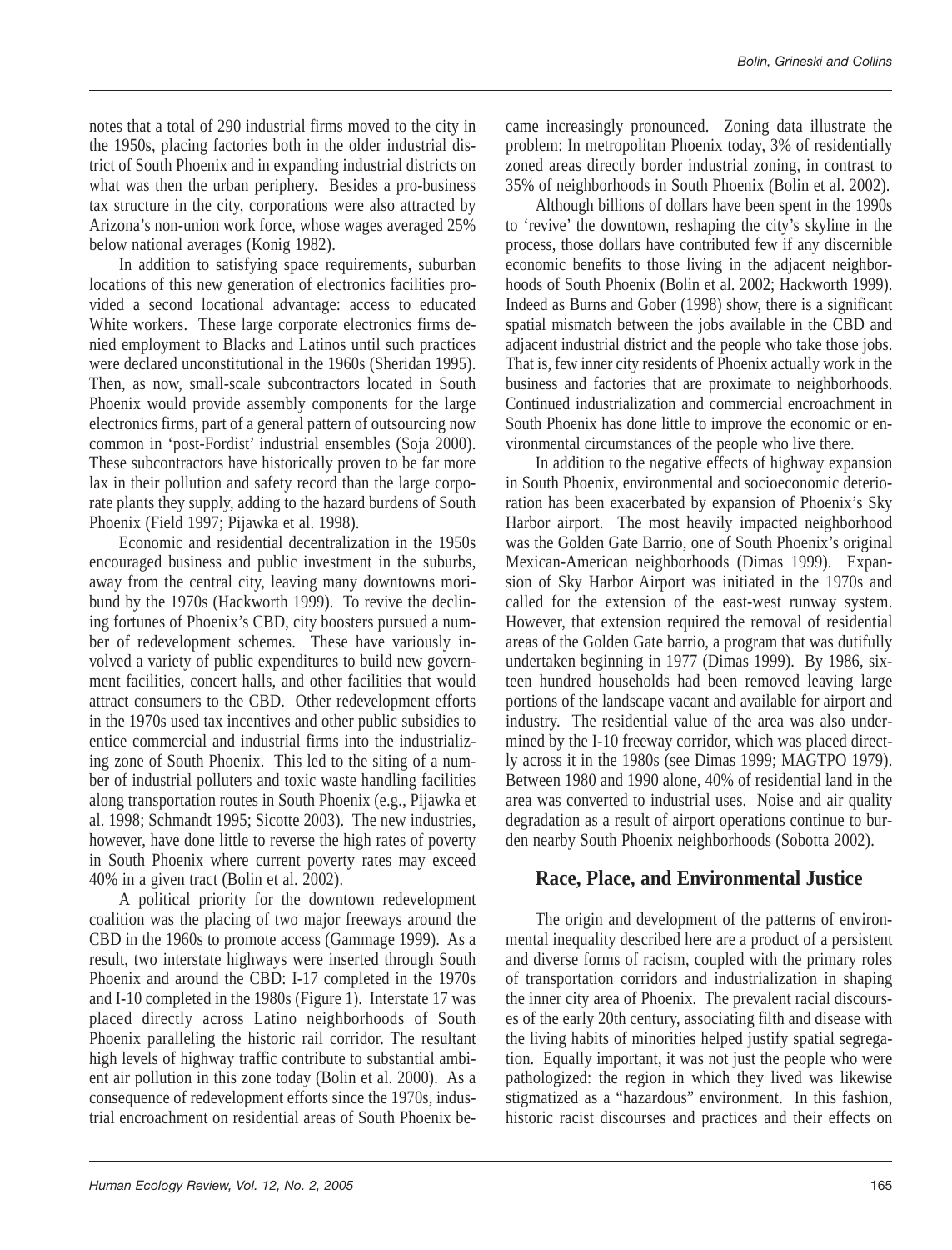land use decisions have been literally inscribed on the landscape of central Phoenix.

Decisions to place noxious facilities in the middle of minority communities, based on evidence reviewed here, were not made with the sole intent to harm. The creation of industrial zones, and the logics of industrial location are seldom done with racially motivated intent (Pulido 2000). Indeed acts of omission, such as failing to provide urban infrastructure or not enforcing housing codes, have been as important in the development to environmental inequalities in Phoenix as have been acts of commission (e.g. the imposition of unwanted land uses). Intentional or not, the net socio-spatial effect, as we show, has been to produce unequal and unsafe environmental burdens on low-income, minority communities, a condition that has been produced and reproduced socio-environmental conditions in South Phoenix for more than a century of urban development.

While continued economic marginality of South Phoenix neighborhoods may be, in part, attributed to suburban expansion and the resource drain on the central city (Guhathakurta and Wichert 1998), it is largely the result of decades of political, planning, and investment decisions (e.g., Wiley and Gottlieb 1985). As we have described it, conditions in South Phoenix are not intentionally produced yet they clearly flow from a racist ideologies and practices coupled with a strong political drive to promote growth and development in the city. To promote a century of industrialization adjacent to low-income neighborhoods, without concern for the well being of residents or any substantial investment in housing for its residents is environmental racism (Bullard 1996; Pulido 2000). Within South Phoenix, Latinos and African Americans have borne disproportionate environmental burdens, yet have received few economic benefits from industrial and commercial presence in their neighborhoods (Bolin et al. 2002; Burns and Gober 1998).

While African Americans and Latinos historically lacked the political and economic power to effectively contest the degradation of their neighborhoods, the post-World War II period has been marked by changing legal and political conditions. Building off the 1954 Supreme Court decision to desegregate public schools and the Civil Rights movement of the 1960s, South Phoenix activists have opposed segregation, and sought improved housing and employment opportunities in their neighborhoods (Luckingham 1994). The Environmental Justice movement, which began in the 1980s in the US, linked civil rights issues with environmental concerns providing a new political frame for community activism across the country (Szasz 1994). Changing regulatory and legal structures, including a 1994 presidential mandate for federal agencies to address environmental justice concerns, have enabled new forms of political activism in environmentally stressed minority communities (e.g. Pellow 2000).

In the case of minority neighborhoods in Phoenix, a number of citizen movements against toxic waste sites and hazardous industries emerged in the 1990s (Sicotte 2003; Struglia 1993). In the contemporary political milieu, hazardous industry sitings no longer go uncontested. In a political and legal environment shaped by civil rights and Environmental Justice principles, a variety of recent lawsuits over the permitting of hazardous facilities in South Phoenix have been filed. Local neighborhood movements and environmental justice organizations now frequently deploy the term 'environmental racism' at site-specific protests. However the success of such contestations has been mixed and few contaminating industries have been denied permits or required to shut down (Sicotte 2003).

Once the 'permanences' of industrial zonation are in place, it is a challenge to alter the built landscape to benefit low-income residents. Industries will continue to locate on land near transportation corridors and waste disposal facilities and pollute neighborhoods, unless interventions are politically mandated and there are wholesale changes in zoning and land use. Once an area has begun to function as a center for industrial production and other commercial activities such as storage and transportation that land use legacy will persist, even with the decline of the original commercial enterprises. That industries seek vacant land adjacent to both transportation corridors and waste disposal facilities is well documented, insuring that, as in the case of South Phoenix, an agglomeration of hazardous sites and other residentially incompatible land uses will tend to develop around an initial transportation or industrial node. In South Phoenix, there have been no official actions to discourage such land uses, and in the case of some neighborhoods, zoning has been used to eliminate residential uses all together (Dimas 1999).

The persistent expansion of environmental burdens in South Phoenix, despite major changes in federal regulations, scientific knowledge of toxic hazards, and the environmental justice movement, reflect ongoing neglect by city officials. Environmental activists have been quick to label this disregard as racism (Sicotte 2003). While the Arizona Department of Environmental Quality initiated a marginally funded toxic hazards reduction program for South Phoenix, the first year of that program has seen no reductions mandated (ADEQ 2003). The pervasive racism that shaped the early landscape and economy of Phoenix set in place processes of industrialization and residential patterns that appear to be changing slowly in the current period of rapid urban growth. Few resources are today being directed toward rehabilitating South Phoenix and mitigating industrial hazards in its neighborhoods, reinforcing a century long pattern grounded in racial exclusion and class privilege.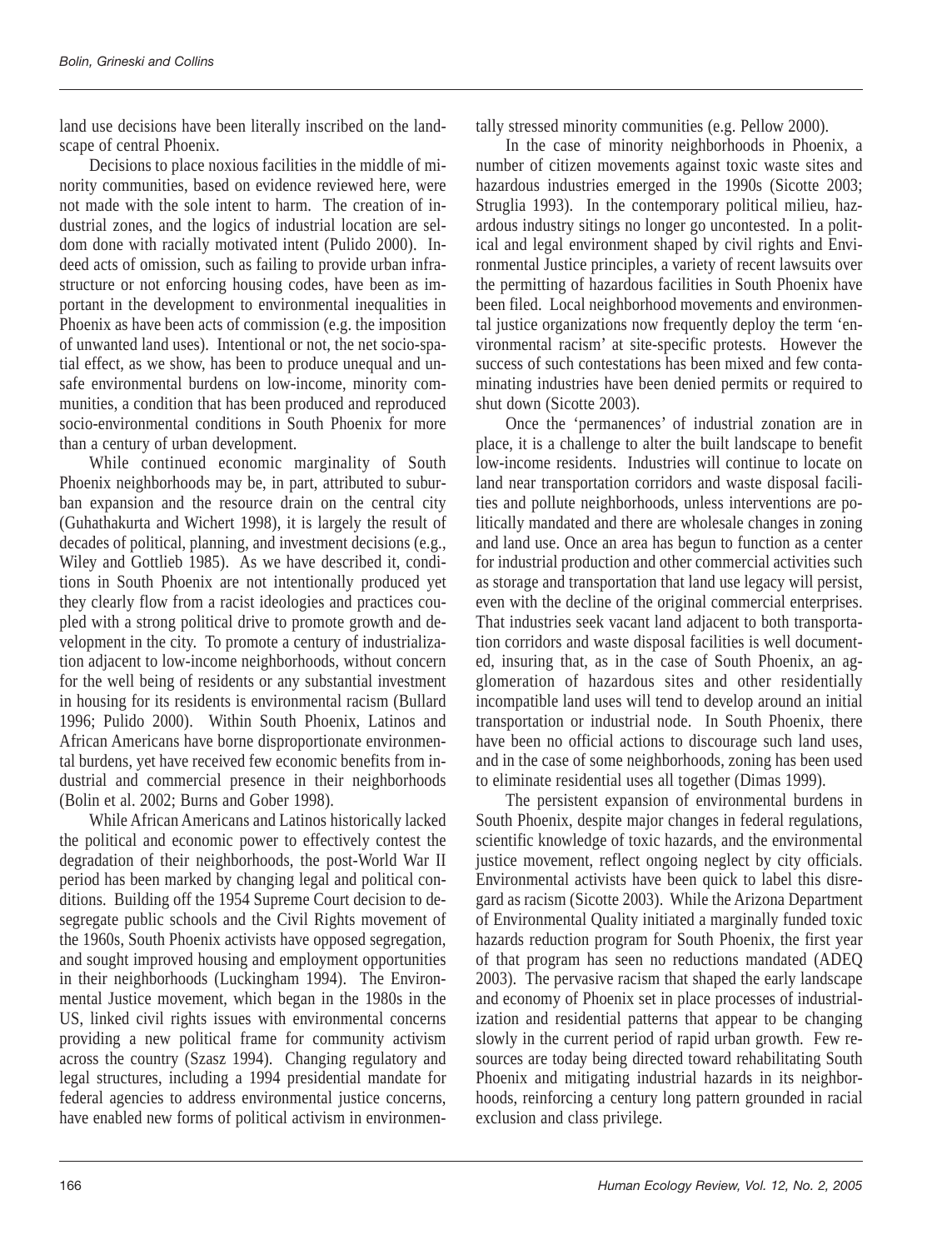### **Endnotes**

- 1. Author to whom correspondence should be directed: E-mail: bob.bolin@asu.edu
- 2. E-mail: Sara.Grineski@asu.edu
- 3. E-mail: timothy.collins@asu.edu
- 4. The term Latino refers to residents who can trace ancestry to countries of Latin America. In Phoenix most Latinos have roots in Mexico. The term is more inclusive than Mexican-American. We use the term Anglo and White interchangeably. In the Southwest US, Anglo is commonly used to designate White populations.
- 5. South Phoenix is administratively part of the city of Phoenix although it is recognized as a distinct area within the city, one whose boundaries have expanded with central city development over the last century.
- 6. The reference to San Francisco's Chinatown is significant as it was discursively constructed by Whites of the period as a center of filth, moral corruption, and disease, and hence a putative threat to the health and moral well being of the Anglo majority (Craddock 2000). To compare South Phoenix to Chinatown is to place it in the context of what the popular press held to be the most degraded of US ethnic enclaves.
- 7. The US Census in this period listed Mexican Americans under Whites, making it impossible to separate out Latino populations. While the Census lists 'foreign born' Whites, which likely include large numbers of Mexican born residents, the census doesn't provide sufficient information to separate out Latinos from European born whites. While Mexican Americans were 'White' according to the Census, there were nevertheless subject to racial stereotyping and discrimination (Dimas 1999).

#### **References**

- Abbot, D. (ed.) 2003. *Centuries of Decline during the Hohokam Classic Period at Pueblo Grande*. Tucson: University of Arizona Press.
- ADEQ (Arizona Department of Air Quality). 2003. *Development of a Multi-Media Toxic Reduction Plan for the South Phoenix area*. Phoenix, Arizona: ADEQ.
- Anderton, D.L., A.B. Anderson, J.M. Oakes, and M.R. Fraser. 1994. Environmental Equity: The Demographics of Dumping. *Demography* 31,229-48.
- Banner, W.M., and T.M. Dyer. 1965. *Economic and Cultural Progress of the Negro: Phoenix, Arizona*. Prepared for the Phoenix Urban League by the Research Department of the National Urban League, New York, New York.
- Bolin, B., Nelson, A., Hackett, E., Pijawka, D. Smith, S., Sadalla , E., Sicotte, D., Matranga, E., O'Donnell, M. 2002. The Ecology of Technological Risk in a Sunbelt City. *Environment and Planning* A 34, 317-339.
- Bolin, B., Matranga, E., Hackett, E., Sadalla, E., Pijawka, D., Brewer, D., Sicotte, D. 2000 Environmental Equity in a Sunbelt City: The Spatial Distribution of Toxic Hazards in Phoenix, Arizona. *Environmental Hazards* 2,1, 11-24.
- Boone, C. and A. Modarres. 1999. Creating a Toxic Neighborhood In Los Angeles County: A Historical Examination of Environmental Inequity. *Urban Affairs Review* 35,2, 163-187.
- Brunk, L. 1996. A Federal Legacy: Phoenix's Cultural Geography. *Palo Verde* 4,1, 60-78.
- Buchanan, James E. 1978. *Phoenix, A Chronological and Documentary History: 1865-1976*. Dobbs Ferry, NY: Oceana Publications.
- Buck, E.E. 1936. *A Survey of Public Health in Arizona.* Report conducted by the Arizona Statewide Public Health Committee.
- Bryant, B., and P. Mohai. 1992. *Race and the incidence of environmental hazards.* Boulder, CO: Westview Press.
- Bullard, R. 1990. *Dumping in Dixie*. Boulder, CO: Westview.
- Burns, Elizabeth K. and Patricia Gober. 1998. Job-Linkages in Inner-City Phoenix. *Urban Geography* 19,1, 12-23.
- Craddock, Susan. 2000. *City of Plagues: Disease, Poverty and Deviance in San Francisco.* Minneapolis, MN: University of Minnesota Press.
- Citron, Marilyn. 1966. Of Slums and Slumlords. *Reveille* 1, 8-11.
- Cole, L., and S.R. Foster. 2001. *From the ground up: Environmental racism and the rise of the environmental justice movement*. New York: New York University Press.
- Cuvellier, T.C. 1920. Health Surveys and Clinics. *Arizona State Board of Health Bulletin*, VIII,14, 5-10.
- Dimas, Peter R. 1999. *Progress and a Mexican American Community's Struggle for Existence: Phoenix's Golden Gate Barrio*. New York: Peter Lang Publishing.
- Field, R. 1997. Risk and Justice: Capitalist Production and the Environment. *Capitalism, Nature, Socialism* 8,2, 69-94.
- Gammage, G. 1999. *Phoenix in Perspective: Reflections on Development in the Desert.* Tempe, AZ: The Herberger Center for Design Excellence, Arizona State University.
- Guhathakurta, S. and A. Wichert. 1998. Who Pays for Growth in the City of Phoenix? An Equity-Based Perspective on Suburbanization. *Urban Affairs Review* 33,6, 813-838.
- Hackworth, J. 1999. Local Planning and Economic Restructuring: A Synthetic Interpretation of Urban Redevelopment. *Journal of Planning Education and Research* 18, 293-306.
- Hagerty, M. 1976. *A Bicentennial Commemorative history of the Phoenix Union High School*. Report available at the Tempe Public Library, Tempe, AZ.
- Hamilton, J. 1995. Testing for Environmental Racism: Prejudice, Profits, Political Power? *Journal of Policy Analysis and Management* 14, 107-132.
- Hamilton, R. and J. Huneke. 1956. *Evaluation of the Phoenix Property of the Tovrea Land and Cattle Company*. SRI Project # I-1724.
- Harvey, David. 1996. *Justice, Nature and the Geography of Difference*. Blackwell, London.
- Harris, Richard E. 1983. *The First Hundred Years A History of Arizona's Blacks*. Apache Junction, AZ :Relmo Publications.
- Holifield, R. 2001. Defining Environmental Justice and Environmental Racism. *Urban Geography* 22,1, 78-90.
- Horton, Arthur G. 1941. *An Economic, Political, and Social Survey of Phoenix and the Valley of the Sun*. Tempe, AZ, Southside Press.
- Kelly, T. 1964. The Changing Face of Phoenix... acceleration of dynamic and sweeping. *Arizona Highways*. March Issue.
- Konig, Michael. 1982. Phoenix in the 1950s, Urban Growth in the "Sunbelt." *Arizona and the West*, 19-38.
- Kotlanger, Michael J. 1983. *Phoenix, Arizona: 1920-1940*. Doctoral Dissertation. Arizona State University, Tempe, AZ.
- Lester, J., Allen, D., Hill, K. 2001. *Environmental Injustices in the United States.* Boulder, CO: Westview.